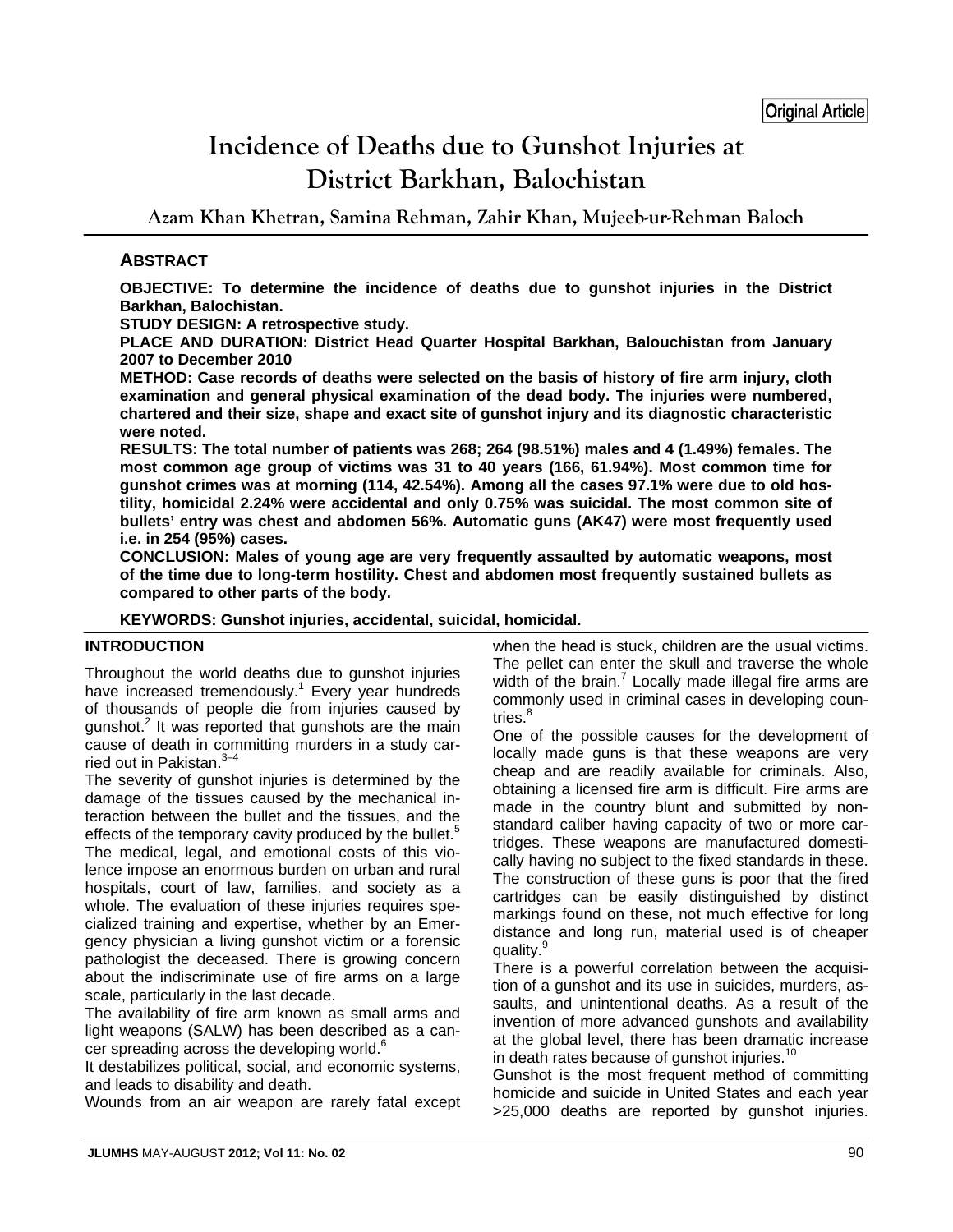Because of tribal traditions and not have restricted border with Afghanistan, deaths and injuries due to gunshots in Pakistan is not very low than developed countries. In tribal areas of Pakistan armed weapons of almost all kinds are being manufactured.<sup>11</sup>

The incidence and pattern of gunshot injuries and deaths in district Barkhan, Balochistan have not previously been studied. The objective of the study was to outline the pattern of gunshots injuries and deaths in the district Barkhan , Balochistan.

## **METHODOLOGY**

The present study was conducted at the District Headquarter Hospital Barkhan, from January 2007 to December 2010. A total number of 268 medico legal cases were encountered during study period, amongst which cases of deaths by firearm injuries were selected on the basis of history, cloth examination and general physical examination of the victims. Presence of gunshot injuries was sought by the external examination of the body with the naked eye. The injuries were numbered/chartered for the size, shape and exact site and their diagnostic characteristics were recorded. A pre designed proforma was used to record the data. All gunshot death record was thoroughly reviewed for demographic data of the victim, the manner of deaths (suicidal, accidental, homicidal or undetermined), date of the accident - further divided according to the season, type of weapon used, examination of the characteristics of gunshot injuries. Data collected were organized, tabulated, and statistically analyzed on SPSS version 16.

Record was accessed with the permission of authorized medico legal officer of District Headquarter Hospital, Barkhan.

#### **RESULTS**

Total 268 victims of gunshot injuries were recorded during the study period. Of 264 (98.51%) were males and 4 (1.49%) females. Most of the victims belonged to Barkhan Balochistan. The age of victims ranged mostly in between 20 and 50+ years, the most affected age was 31 to 40 years 166 (61.94%) as detailed in **Table I**.

The most common sites of entry were chest and abdomen 153 (57.09%), the head 67 (25%) and limbs 48 (17.91%).

Most common time for gunshot crimes was at morning 114 (42.54%) detailed in **Table II**. Most injuries occurred in summer season and the fewest occurred in winter season.

Majority 219 (81.72%) of the victims died at the crime scene, 43 (16.05%) on the way to hospital and 6 (2.25%) died during treatment. Most 260 (97.02%) of the victims were attached due to long-term hostility, 6

(2.25%) cases were accidental and 2 (0.75%) cases were suicidal. The most common used weapons were automatic guns (AK-47) found in 254 (94.78%) cases while other 14 (5.22%) cases were injured by handguns (30 and 32 bores).

**TABLE I: AGE DISTRIBUTION**

| Age            | <b>Frequency</b> | Percentage |
|----------------|------------------|------------|
| Under 20 years |                  | 1.49       |
| 20 to 30 years | 18               | 6.72       |
| 31 to 40 years | 166              | 61.94      |
| 41 to 50 years | 56               | 20.91      |
| $51+$          | 24               | 8.96       |

**TABLE II:** 

| .                                   |  |
|-------------------------------------|--|
| TIME OF SUSTAINING GUNSHOT INJURIES |  |

| Time      | <b>Frequency</b> | %     |
|-----------|------------------|-------|
| Morning   | 114              | 42.54 |
| Afternoon | 74               | 27.61 |
| Evening   | 30               | 11.19 |
| Midnight  | 50               | 18.66 |

#### **DISCUSSION**

Injuries from gunshots are a major problem that severely affects the victims, families, social setup, health -care system and criminal justice. Such injuries are common in Pakistan. Despite the magnitude of this problem, little is known about the epidemiologic characteristics of these injuries.

The observations of present study are concurrent to another local study from district DI Khan that reported gunshot injuries as the leading cause of homicidal deaths i.e. up to  $58.8\%$ <sup>12</sup>

Studies from the United States and other developed countries reported that gunshots are the cause of more than 60% of all homicides, over 25% of all assaults, and more than 35% of all robberies and almost half of all suicides. $3$ 

In contrast to our study, in Denmark and New Zealand, studies showed that suicides accounted for the vast majority of firearm fatalities, i.e. 80% and 75.5% respectively.13-14

The high incidence of homicidal deaths in a study in Suez Canal Area cities may be due to the significant use of unlicensed fire arms, which are usually smuggled to commit terrorist acts. This situation occurs in places where weapons are readily available or state legislation allows people to hold fire arms. Illicit means of acquiring gunshots goes hand-in-hand with drug